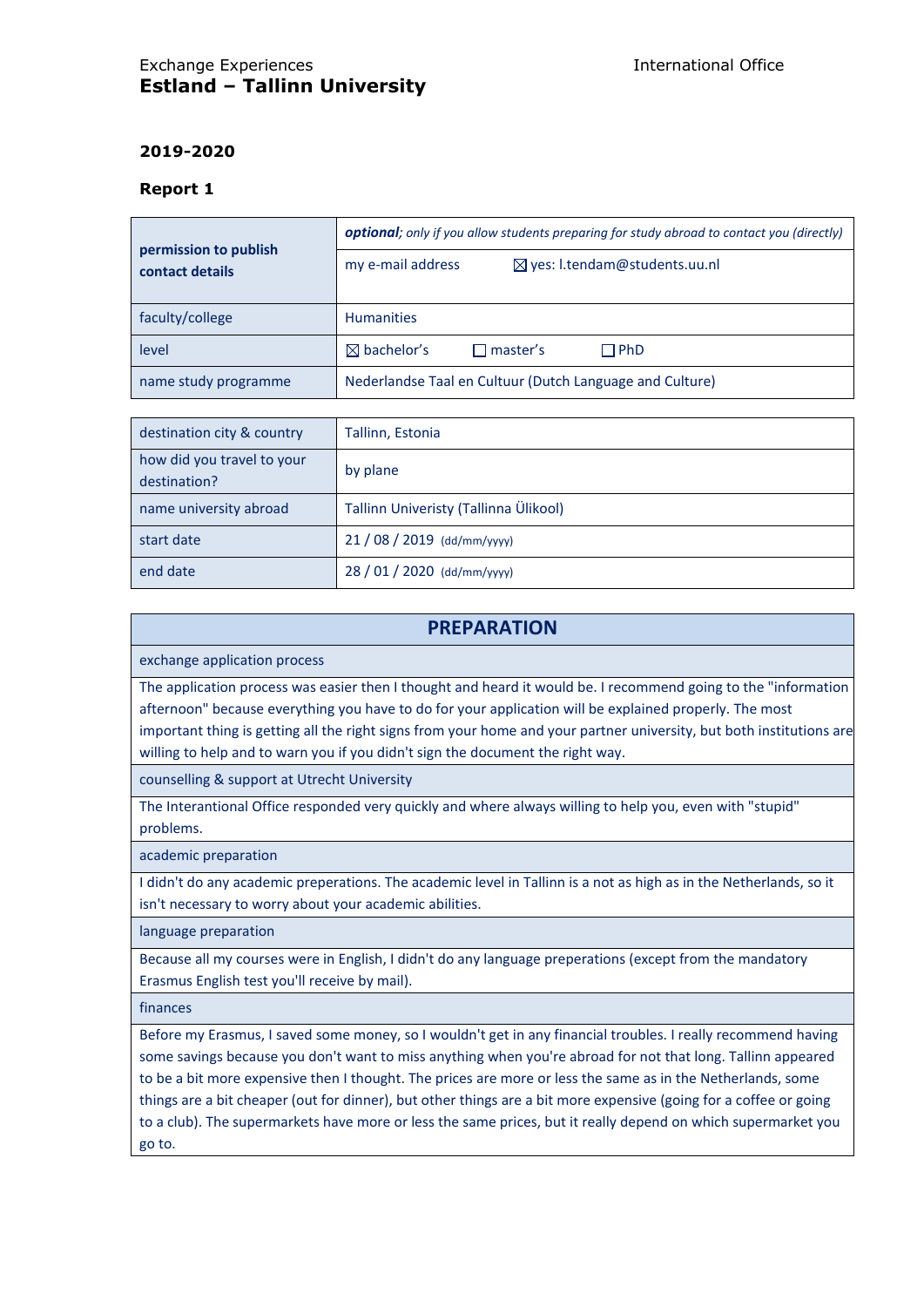# **STUDY ABROAD PERIOD**

study programme (content and organisational issues)

In Tallinn, I didn't get to do all the courses I wanted to do in the first place, due to overlap in schedule, but my home univerisity was fine with me taking different courses then I planned. In the introduction week, everything about the online systems, passwords and signing up for the courses was explained in different lectures, so if you attent those lectures, you won't get any problems with that. In the beginning, I had to get used to the different online systems, but after two weeks, everything became clear.

academic quality of education activities

Eventually, I ended up with some cultural and literary courses. The courses about Estonia were very easy, since they were clearly meant for Erasmus-students. Some of the courses included some activities and day-trips, which were a nice addition to the normal lessons. The rest of the courses I attended were a bit more difficult, but still very manageable. I must admit I never had to do so little homework as during my time in Tallinn.

counselling & support at receiving university abroad

I could figure everything out by myself, so I can't say anything about this.

transfer of credits

The online system of Tallinn University is very clear, but it wasn't clear to me how my grades would be transferred to my home university. I recommend checking this before your Erasmus.

# **STUDENT LIFE**

welcome & orientation programme

The first week of the academic semester was a orientation week. There were many lectures with information about housing, becoming a resident of Estonia (which gives you free public transport in Tallinn), ESN-activities and things according studying at Tallinn University. This was a great way to get all the information as well as meeting new people.

accommodation

I stayed in a shared appartment (with private room) from 1Home. Although the location was perfect and my room was fine, there are better places available for less money. I recommend searching for a flat with some other people or checking facebook to get a private room.

leisure & culture

ESN organises a lot of activities in the first weeks of the semester, so I really recommend going there to meet new people. Already in the first week, I met some people who became my friends for the rest of the semester (and hopefully long after that). Although people in Tallinn aren't always that friendly and open, I really felt at home in this beautiful and interesting city.

suggestions/tips

Go to the activities from ESN in the orientation week! You will meet lots of people who are also alone and probably looking for some friends. I also recommend just wandering around the city, and especially Old Town. Tallinn is beautiful and you'll discover new places every time.

# **CONCLUSIONS**

would you recommend this university/destination abroad to others? please explain

Yes! I had the best semester ever. Tallinn is a nice combination of medieval buildings, soviet history and modern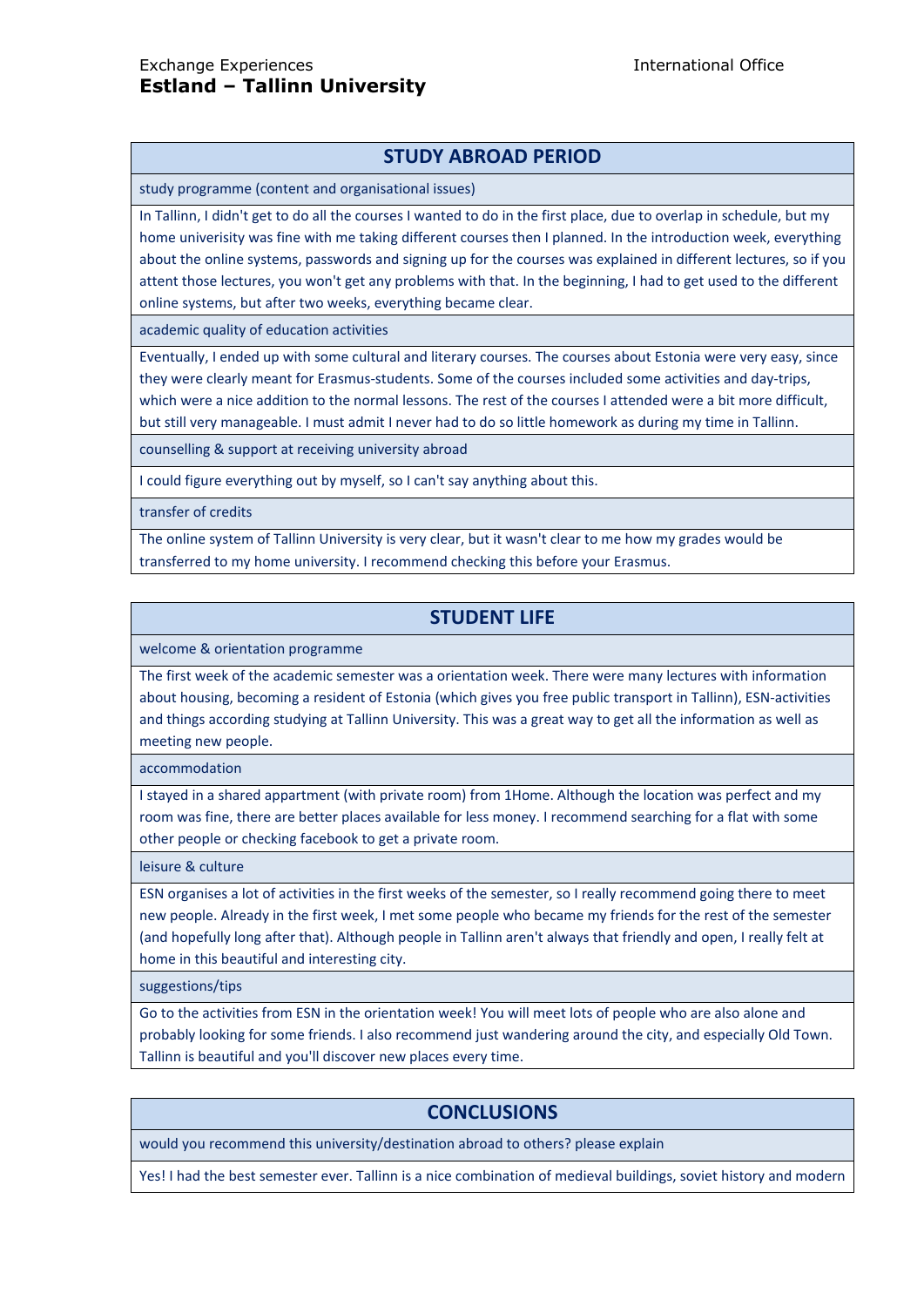# Exchange Experiences International Office **Estland – Tallinn University**

technology. It's not a very big and busy city, but still a capital which means that everything is well-organized, but there are still lots of things to do. I'm really going back as soon as possible. The academic level of Tallinn University wasn't that high, but the teachers were always very friendly and willing to help which made studying there a nice experience.

do you have any additional advice or comments?

## **2018-2019**

#### **Report 1**

| permission to publish<br>contact details | optional; only if you allow students preparing for study abroad to contact you (directly) |  |  |
|------------------------------------------|-------------------------------------------------------------------------------------------|--|--|
|                                          | my e-mail address<br>⊠ yes: p.l.devette@students.uu.nl                                    |  |  |
| faculty/college                          | <b>Faculty of Humanities</b>                                                              |  |  |
| level                                    | $\boxtimes$ bachelor's<br>$\sqcap$ PhD<br>$\sqcap$ master's                               |  |  |
| name study programme                     | <b>History</b>                                                                            |  |  |

| destination city & country | Tallinn, Estonia            |
|----------------------------|-----------------------------|
| name university abroad     | <b>Tallinn University</b>   |
| start date                 | $28/01/2019$ (dd/mm/yyyy)   |
| end date                   | 30 / 06 / 2019 (dd/mm/yyyy) |

# **PREPARATION**

exchange application process

The exchange application process went rather smooth. Of course it was sometimes a little bit complicated to get all the documents, but Tallinn University provided a digital application system which is very easy to use. Sometimes I had some question on what exactly I needed to fill in but the Estonian exchange studies coordinator was always willing to help and she responded to my emails quickly. I think the most complicated part was getting all the necessary documents from the UU, since there are so many different places where you need to get and submit documents you easily loose control on what needs to be done. Luckaly the people at the UU international office were always keen to help so everything worked out

counselling & support at Utrecht University

The counseling and support at the UU is very good, emails get responded quickly and even when I had questions while being in Estonia the staff helped me really well when I called them on the phone.

academic preparation

I didn't do much academic preparation haha. I tried finding which books and course material I would need in Estonia but it isn't really specified clearly on their website so I just went to the classes and the teachers told me what to read and prepare and they provided free digital copies for everyone. Thank God I didn't have to purchase those expensive books.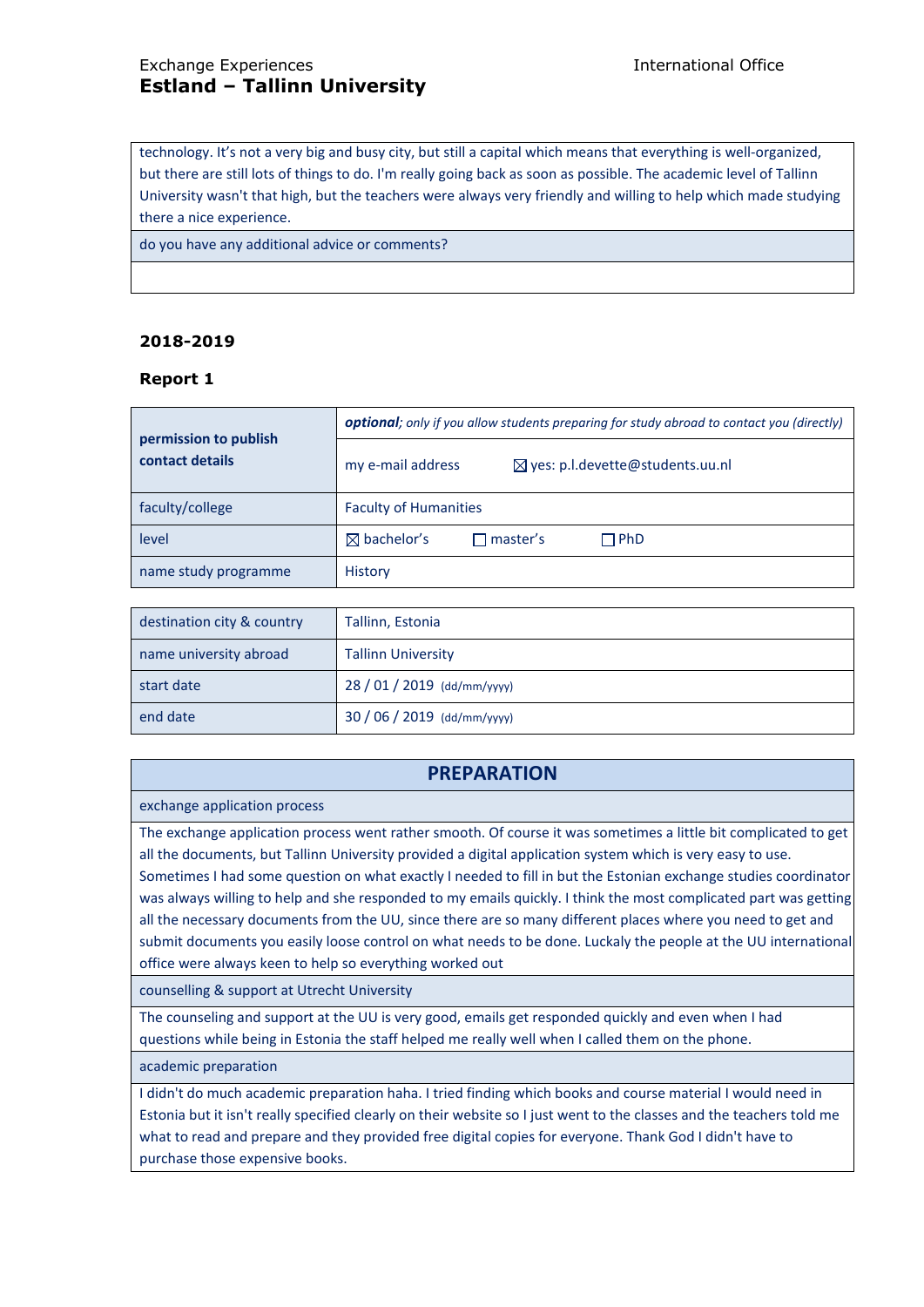#### language preparation

My main goal was to learn Russian in Estonia, so I took a course in Russian at the University of Amsterdam but the academic level was to high for me so I quit. If you want to learn a language be sure what your goal is with it; e.g. do you want to have basic conversations with native speakers (basically being able to communicate) or do you want an in-depth study where you learn all sorts of linguistic characteristics that you don't use in everyday conversations? I wanted to just be able to speak Russian with Russian-speakers and I don't care so much for all the linguistic characteristics, so studying a language in a university is not an option for me anymore. A language course is.

#### finances

I more of less expected that Estonia would be cheaper than the Netherlands but I fooled myself. It's still an affordable country, but mostly food and drinks are more expensive than the Netherlands. Before my departure I worked for 4 months so I saved up quite a lot of money. I loan the maximum amount of money that is allowed (around 1000 euro's), which was plenty enough to cover all my costs. I think if you have 600-700€/month available it would be enough to cover your expenses (rent/food/drinks). My rent was cheap (130€/month) but that's about it. Vegetables, fruit, meat almost everything has to be imported so it's expensive. Just like Finland, Estonia raises large taxes on alcholic beverages so in general those are expensive, expect to pay around 1.20- 1.50 euros for a beer (500mL) in the supermarket and 3.00-5.00 euros in a pub or club. Strong liquor is even worse. I'm not really a clubgoer so most of my money went to travelling, I visited almost every country nearby that I could with the time I had. If want to have a large budget to also travel a lot like me, it's advisable to get side-job at a bar or food delivery.

## **STUDY ABROAD PERIOD**

study programme (content and organisational issues)

My study programme consists of Russian- and history-related subjects. I took Russian A1 (R1), Russian History (RH), History and Memory (HM) and Estonian Regional Studies (ERS). R1 was nice, but sadly our teacher was far from proficient in English eventhough she claimed otherwise. She was understandable enough to make sense from what she was saying but that's about it. The course was not really hard, just attend all the classes and do your homework and you're fine. I liked that it was relatively easy, because now I have a basic vocubalary and sense of grammar. I'm now also more encouraged to continue taking Russian courses when I get back to NL. RH was very interesting, because this type of history rarely gets attention in the Netherlands, only one or two universities in NL give equivalent courses. The organisation was a bit odd, because the professor was always really well prepared for the lecture and had a nice voice to listen to. Only the rest of the students annoyed me because no one every responds when the teacher asks a question. Also when we had to give a presentation about that week's literature no one answered our questions. Students there really lack participation. HM was a master's level course and I liked that we were with a small group of people that were a little more serious than the average bachelor level student. Good teachers and interesting excursions. ERS was a bit of a joke haha. Very poorly organized, with a different teacher every week and basically only excursions to boring museums. Easy to pass but hard to keep up with. It did provide me with a broad knowledge about Estonian culture and history, so if you're into that than it might be worth taking.

academic quality of education activities

I would not say that the academic quality is very high, I'm a third year bachelor student and the courses I generally take at Utrecht are quite intensive and recuire active participation. My courses in Estonia would be around the same level as the history courses I took in my first year at the UU.

counselling & support at receiving university abroad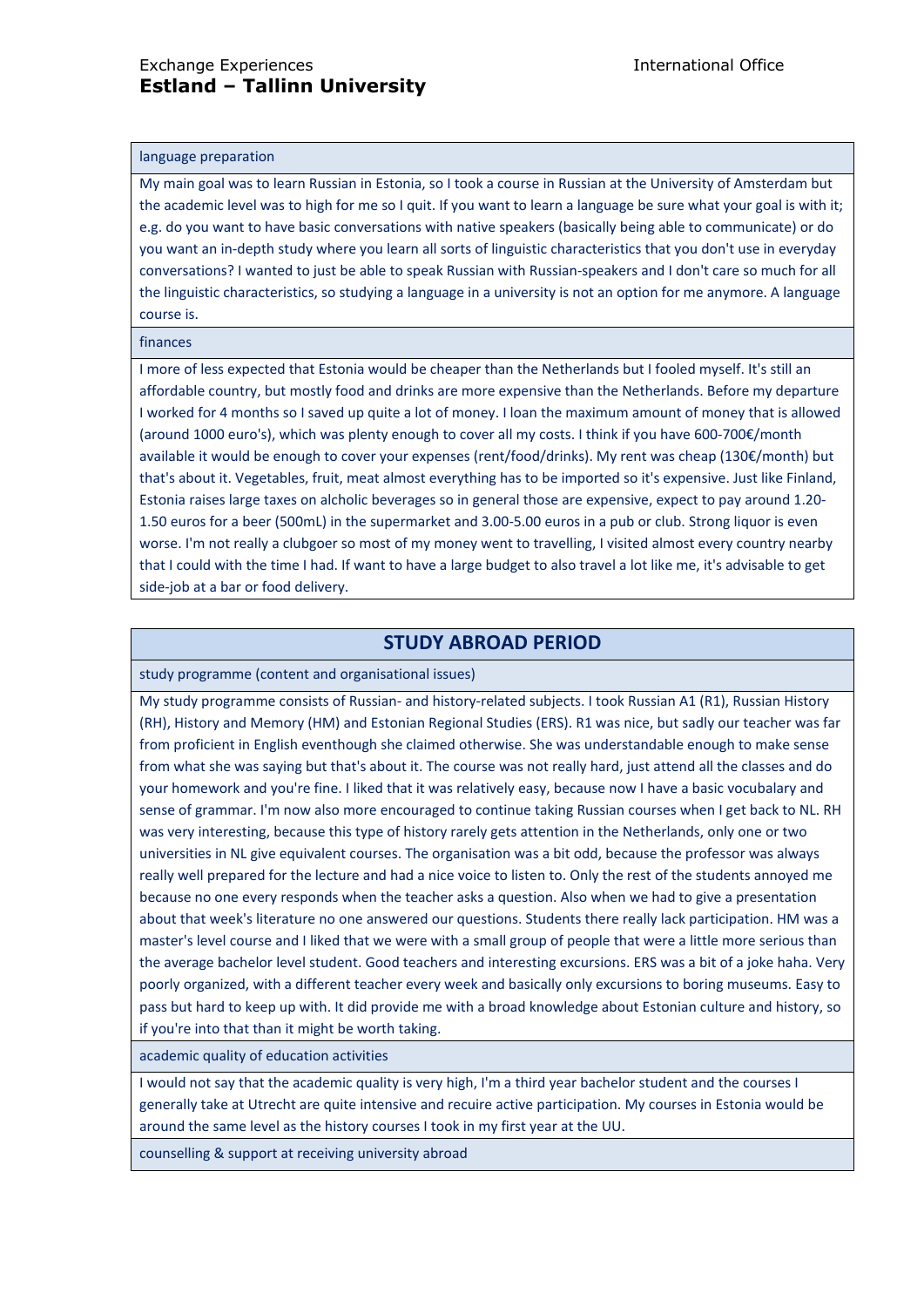Excellent, the exchange student coordinator was always there when I needed her and her English is very good as well. Always helpful.

#### transfer of credits

I took some time before all my courses were graded but I received my transcript of records in good shape. At TLU they grade with letters from F, being the lowest to A, being the highest.

## **STUDENT LIFE**

#### welcome & orientation programme

On the 28<sup>th</sup> of January we went to a presentation where the rector explained what Estonia and TLU are like and we got a tour through the university. We were also introduced to the local Erasmus student organization and they organized all kinds of nice trips and activities for Erasmus students.

#### accommodation

I stayed at the university dormitory and it was the worst accomodation I ever had. It's cheap (130€/month) and it gets cleaned every week, those are the only advantages of it. Only I shared the bedroom (yes) with two other people and I had arguments with one of them all the time. One of these guys farts and snores really loudly at night so I hardly slept. I got used to it after a while but it's far from something I can recommend. The kitchen is also not provided with cutlery or pots and pans, so you have to get those yourself. It's also poorly ventilated, which made the farting of my roommate inbearably and the other people that lived there cooked really stongsmelling dishes which I was able to smell already in the hallway when I approached the door. An advantage was that only 5 people (including me) lived in the apartment, most apartments have 10 residents and those are even worse, because there's always people partying in the kitchen and making noise when you just want to go to sleep. I strongely advise to find a cheap apartment on Facebook or a housing website, it's about as hard finding something nice and affordable as it is in Utrecht so start early.

leisure & culture

Tallinn is not really a student city so I found it hard to find things to do. I did some clubbing in the beginning but after the second month I started to hate it because I'm not fond of the music and the people that go there, but that's just my personal experience. I mostly travelled with friends or byself in and out of Estonia. I have a passion for old cars, so when I had a week holiday in March, I flew back the Netherlands, bought a 30 y/o car and drove it all the way to Tallinn. It took me three days. An adventure of a life time. I also used the car to go to all kinds of national parks in Estonia and to visit Riga (recommended). This is quite an extroadinary example but I can tell you that there's plenty of time to travel, it's ok to miss a few lectures/seminars. I also went to Russia, Sweden and Finland, those country's are expensive but getting there was relatively cheap. The ferry to Finland costs somewhere between 20-30 euros (roundtrip), the Swedish ferry was 60 euros (roundtrip) and Russia was around 150 euros for a week stay (excl. 60€ visa) by a trip company.

suggestions/tips

Travel as much as you can, especially Russia is highly recommended. Estonia is nice and cool in the first weeks you stay there, but you get bored by it at one point. It's cheaper than Estonia and eventhough few people speak English there, they are usually very friendly.

## **CONCLUSIONS**

would you recommend this university/destination abroad to others? please explain

Not necesseraly, it really depends on the kind of person you are. My interests are different than most and I'm not much a big fan of clubbing, so I had a hard time trying to fit in with the rest. What also not really helped is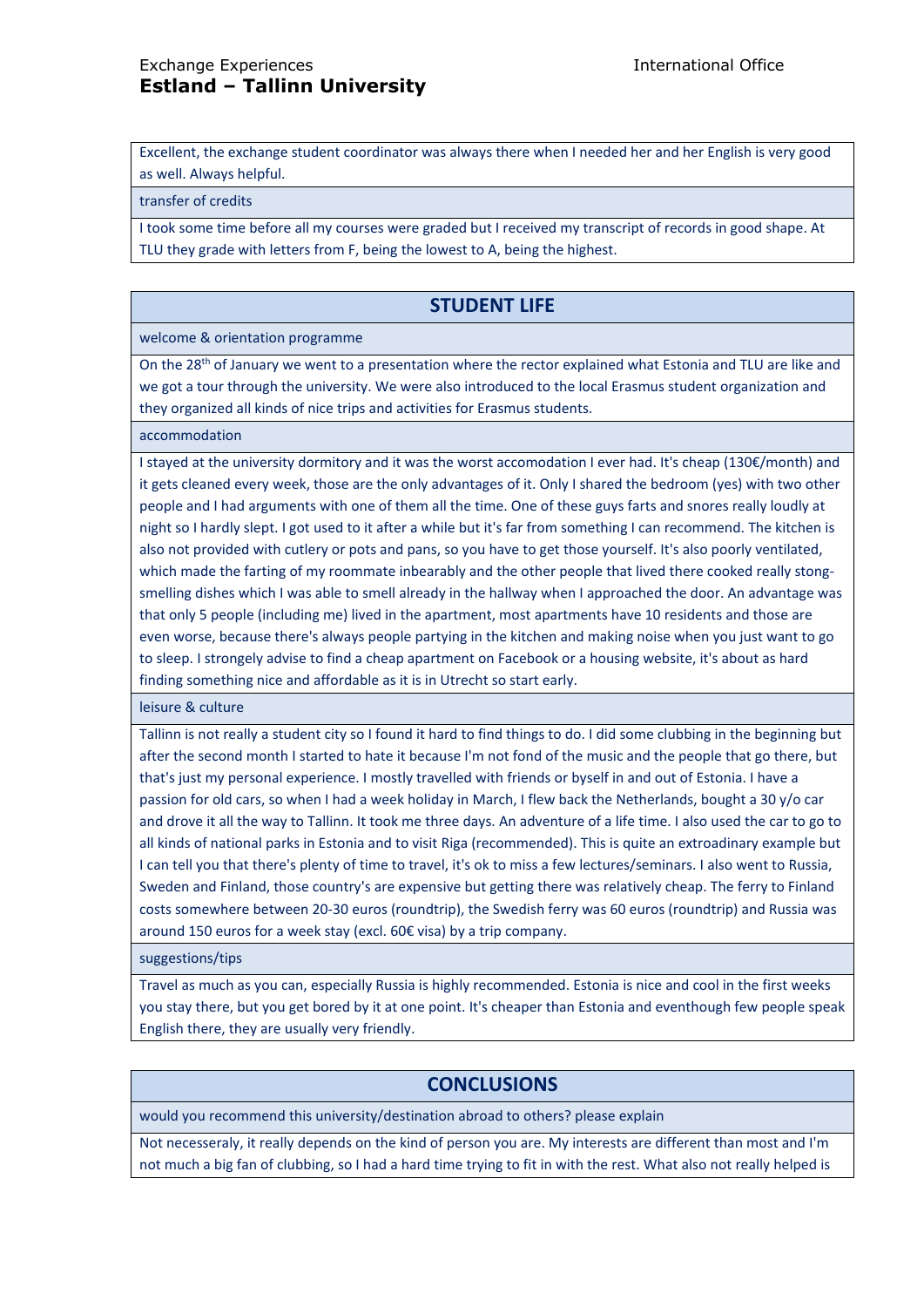that I was the only Dutch person in Tallinn University and I saw that most friend groups are people that speak the same language. Italians hang out with Italians, French with French, Germans with Germans, etc. Also, Estonians are in general an introverted people so most Estonians get awkward when you want to have a small talk conversation with them or completely avoid you. If you are super social and are able to make friends with everyone then you're probably fine staying in Estonia. For me it was not so the case, I was unpeasantly surprised that friend groups only consist of people speaking the same language. My friend in Sweden did not experience the same thing, so it could be something Estonian. Besides, the life in the dormitory didn't allow me to retreat into the bedroom because there was always an annoying roommate around. Making friends was hard for me and in combination with the dreary weather I feld sad for a big part of my stay here.

do you have any additional advice or comments?

I think if you go here with one or two friends and get a nice place to live, you are already ten times better of than me. I guess I was just unlucky. I made some dope international friends and travelled a lot but I enjoyed it not as much as I would expect it to. Still, I don't regret it since I experienced a lot of cool things too and I had a lot of time to overthink life. I also heard good stories about people who went on an Erasmus exchange to Tartu, that's a more student-centered city so you could try your luck there too.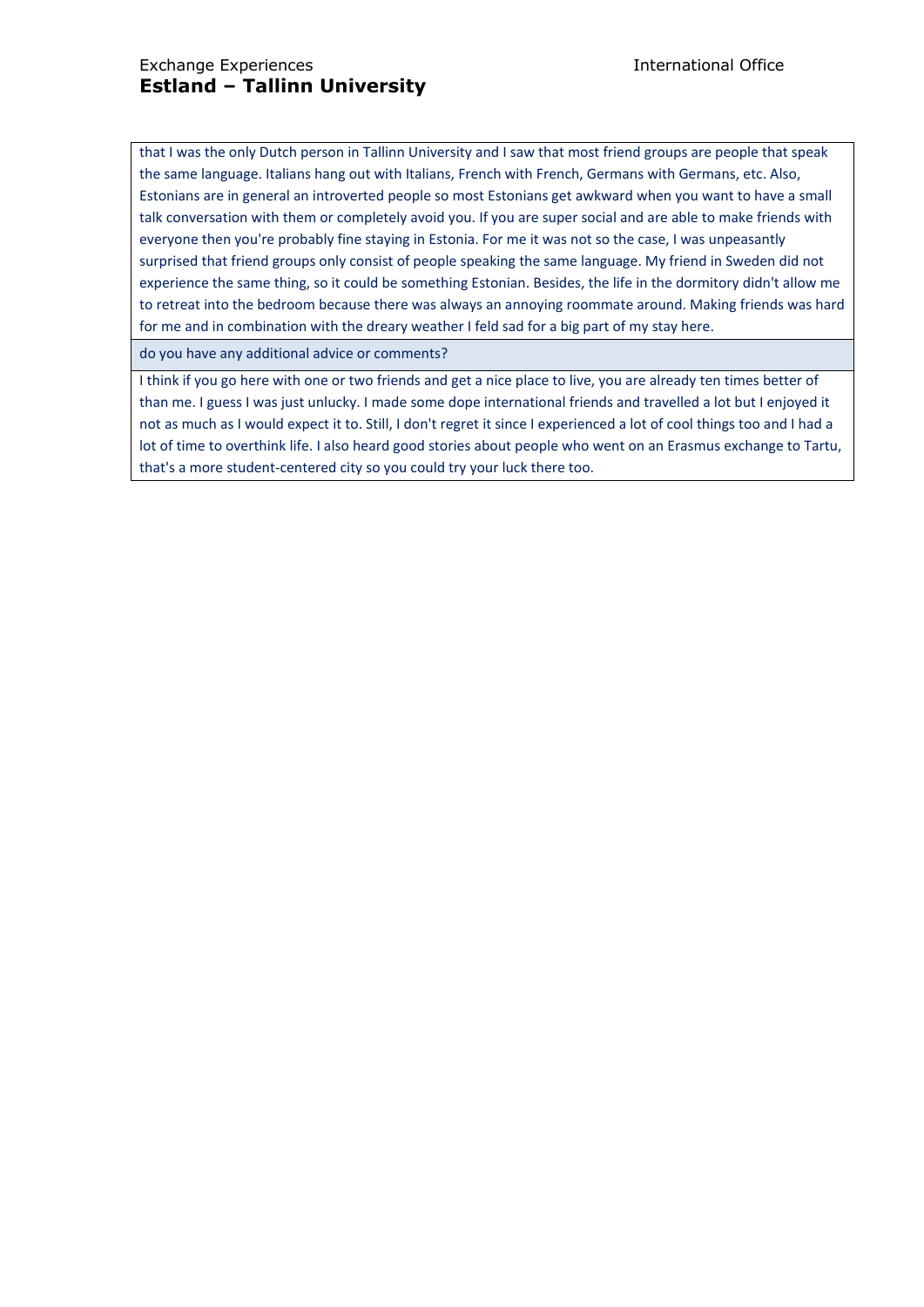## **2017-2018**

| e-mail address       | optional; only if you don't mind students preparing for study abroad contacting you<br>directly<br>c.d.nieuwendijk@students.uu.nl |  |  |
|----------------------|-----------------------------------------------------------------------------------------------------------------------------------|--|--|
| faculty/college      | <b>Humanities</b>                                                                                                                 |  |  |
| level                | $\boxtimes$ bachelor's<br>$\Box$ PhD<br>$\Box$ master's                                                                           |  |  |
| name study programme | Media & Culture                                                                                                                   |  |  |

| destination city & country | Tallinn, Estonia            |
|----------------------------|-----------------------------|
| name university abroad     | <b>Tallinn University</b>   |
| start date                 | 28 / 08 / 2017 (dd/mm/yyyy) |
| end date                   | $17/01/2018$ (dd/mm/yyyy)   |

## **PREPARATION**

exchange application process

There's a lot of paper work but don't let it scare you. The guidelines about which documents you need to fill in are really clear and examples are given.

counselling & support at Utrecht University

In my experience the International Office responded really quickly on their e-mails. Since most contact finds place online this was really helpful.

academic preparation

Since I wanted to follow mostly practical courses academic preparation was not really the case for me.

language preparation

If you study at the UU you automatically get a confirmation of the English level B2. Addiotionaly you will make a language test for the Erasmus+ program. With this you can find out for yourself what your actual level of English would be.

finances

When you apply for an exchange semester, one of the forms you have to fill in is a financial report. In this report you will figure out how much money you will probably need for your exchange semester: how much you will earn in this period and how much you will spend. This way for me it became really clear what I could expect and how much money I needed to start saving. In general I started to save a lot of money, not necessarily because the country I went to was expensive, but because I knew I wanted to live life to the fullest.

# **STUDY ABROAD PERIOD**

study programme (content and organisational issues)

I followed most courses at the Baltic Film and Media School department and at the Arts department and most of them were quite practical. I learned more about photography and filmmaking. I enjoyed the content of the courses since the practical courses were totally different from what I was used to at the UU. From the theorictical courses I recognized a lot of theories and authors I already learned about. Still there were some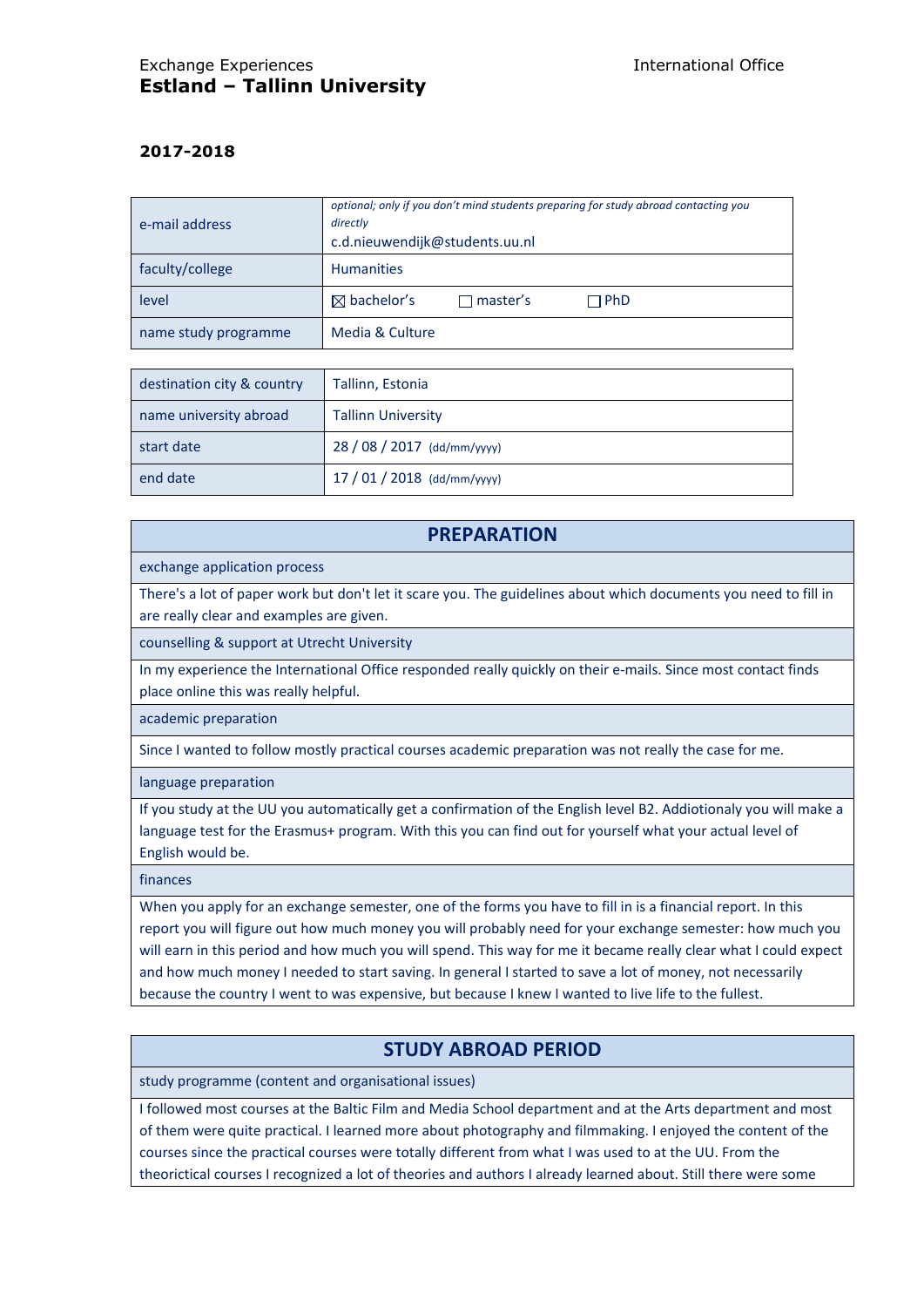#### different perspectives.

Organizationally there were some issues at the beginning. In our first week we heard that in most of the practical courses only a maximum of 5 exchange students were allowed to participate. At that moment we were with like 20 to 30 exchange students and I started to panic a bit. I was afraid I would'n't get into the courses I wanted - all the courses of my learning agreement - and I didn't get why the university accepted so many people to this program if they had such few places. Eventually I could be relieved by some teachers who told us it was not that strict.. and that they didn't mind having more exchange students. So eventually I got accepted to all the courses I wanted the most. There were only 2 courses I couldn't get in but the Film and Media department coördinator really helped me with choosing different courses which would also fit in my schedule and interests.

academic quality of education activities

Of the few theoretical courses I had, the academic quality was not that high in my opinion. For those courses it was enough to show up and be in class; reading academical articles or something like that was not necessary. The theoretical courses were mostly about discussing theories together.

counselling & support at receiving university abroad

Quick responses from the University itself. Clear information and a clear website, which made searching specific things easy. I also requested a 'student mentor' but I didn't even met her during my stay. So in the end that was not really necessary to have, since I did not really need someone's help to figure out life there. As said before, the coördinator of my study program was also really helpful in finding me the best alternative courses.

transfer of credits

Tallinn University has a good online system in which you can see your courses, your learning agreement, and receive all your grades and credits.

# **STUDENT LIFE**

welcome & orientation programme

The whole first week was orientation week. We got a lót of information.. there were so many things we had to take care off our first weeks of our stay in Estonia… For example you had to register as a citizen of Tallinn (in order to get free transport!) and then you first had to register at some office and then go to the police station and it took a long time. But it was worth it as soon as you received your Estonian ID - pretty cool to have. They also told us a lot about Estonia and it's history. The traditions and the way people act. The University had a nice welcome program with live music and drinks and food, but also the ESN mad a huge contribution to my first weeks there. They organized a lot of 'get to know each other' activities and days were fully planned with fun.

accommodation

In july, before my departure, I got the notification I couldn't get a place into the dormitories. This is when a lot of stress begun since I had only 1 month left to find another place to stay. Through FaceBook i came in contact with 3 other exchange students (from France and Austria) and together we started searching for a private apartment. It was a lot to organize and took quite some time but in the end I found an apartment for us right next to the university and then we really had our own place with our own bedrooms (not shared like in most dormitories) and with a lot of freedom.

leisure & culture

The ESN in Tallinn is really big and organize a lot of activies and trips. Especially the first weeks / months it was so easy to get to know people and also to get to know the Estonian culture.

Already my first days I fell i love with Tallinn. The city had everything I want: an old, medieval Town, nice parks, a beach and amazing viewing points. There were a lot of cafés were I often went with my friends, either during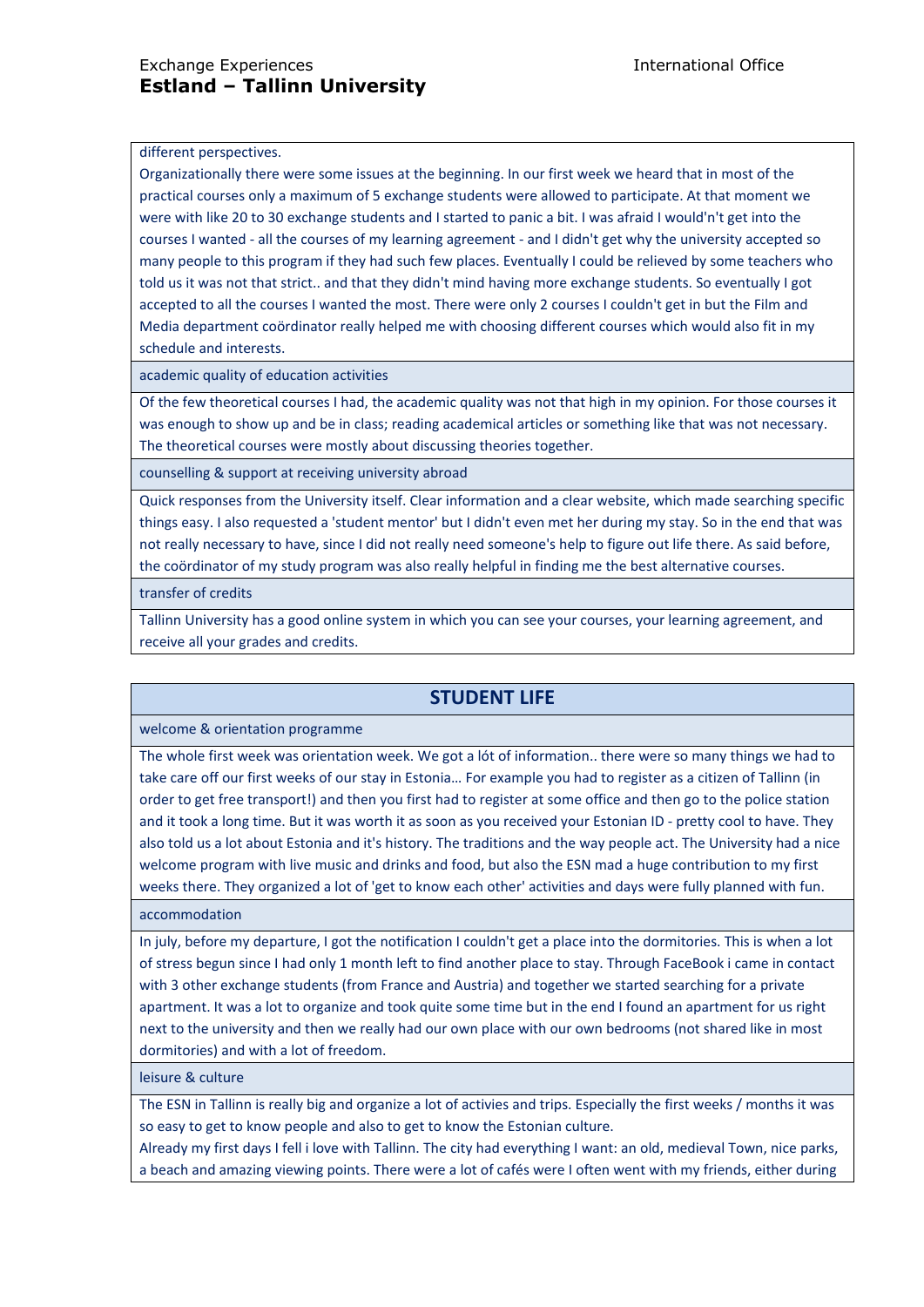the day for a coffee or during the night for a beer. Since the city is not that big it was the perfect Erasmus city since there were certain places all Erasmus students went to on specific nights.

#### suggestions/tips

Start looking for apartments / accomodations early! I waited till I knew for sure if I could get a place into the dormitories or not, and then i had a lot of stress finding something else afterwards. In the end I'm so happy I lived in my own apartment and not in the dormitories so I would suggest other students to just start looking early at real estate websites to have a lot of possibilities and choice regarding location and price.

# **CONCLUSIONS**

would you recommend this university/destination abroad to others? please explain

If you are looking for a university which academically challenges you, looking at the media department I would not recommend the university. If you are looking for some practical courses and experiences, where it's more important to work together with other students, either by making pictures/films or by discussing cultural differences, I would recommend Tallinn University.

What i will recommend FOR SURE is the destination!! Estonia is located really central and it's quite small so it's so easy to travel to surrounding countries as well! I didn't hear anyone else who went on exchange (in another country) who travelled as much as me and my friends from Tallinn did. You could easily take a bus to Lithounia, Latvia and Russia or go by boat to Finland. I visted as well Helsinki as Finish Lapland. I took a cruise to Stockholm, Sweden. I even took cheap flights to Copenhagen and Oslo! I travelled around in Estonia itself as well, it was really easy to discover this country by bus. Estonia really is the perfect place to discover the hidden gems of Northern Europe. While living in a medieval city near the beach. I loved every second of it.

do you have any additional advice or comments?

Wherever you go: don't play it safe. Go somewhere you would normally never go to. Go out of your comfort zone. Go alone. Make the most out of your time - 5 months seems a lot but you don't want to let them to just pass you by. For me my exchange semester was for a huge part about travelling and discovering the country and other countries. You have the time for it! Use it! Save money beforehand because you will need it. Don't be too 'oh no that costs money..', cause you will only regret it in the end. Go partying. I understand that students also want to take their studies seriously but when you're on exchange don't feel too obligated - don't spend your whole day in the library studying. Otherwise why did you even go abroad. And mostly, a bit of cliché, but don't forget to sometimes stand still and think about your life at that moment. What a chance you have got and on what kind of crazy adventure you are. Because it is an adventure, and looking back I'm not necessarily sad that it's over, I'm just so intensely happy I experienced it.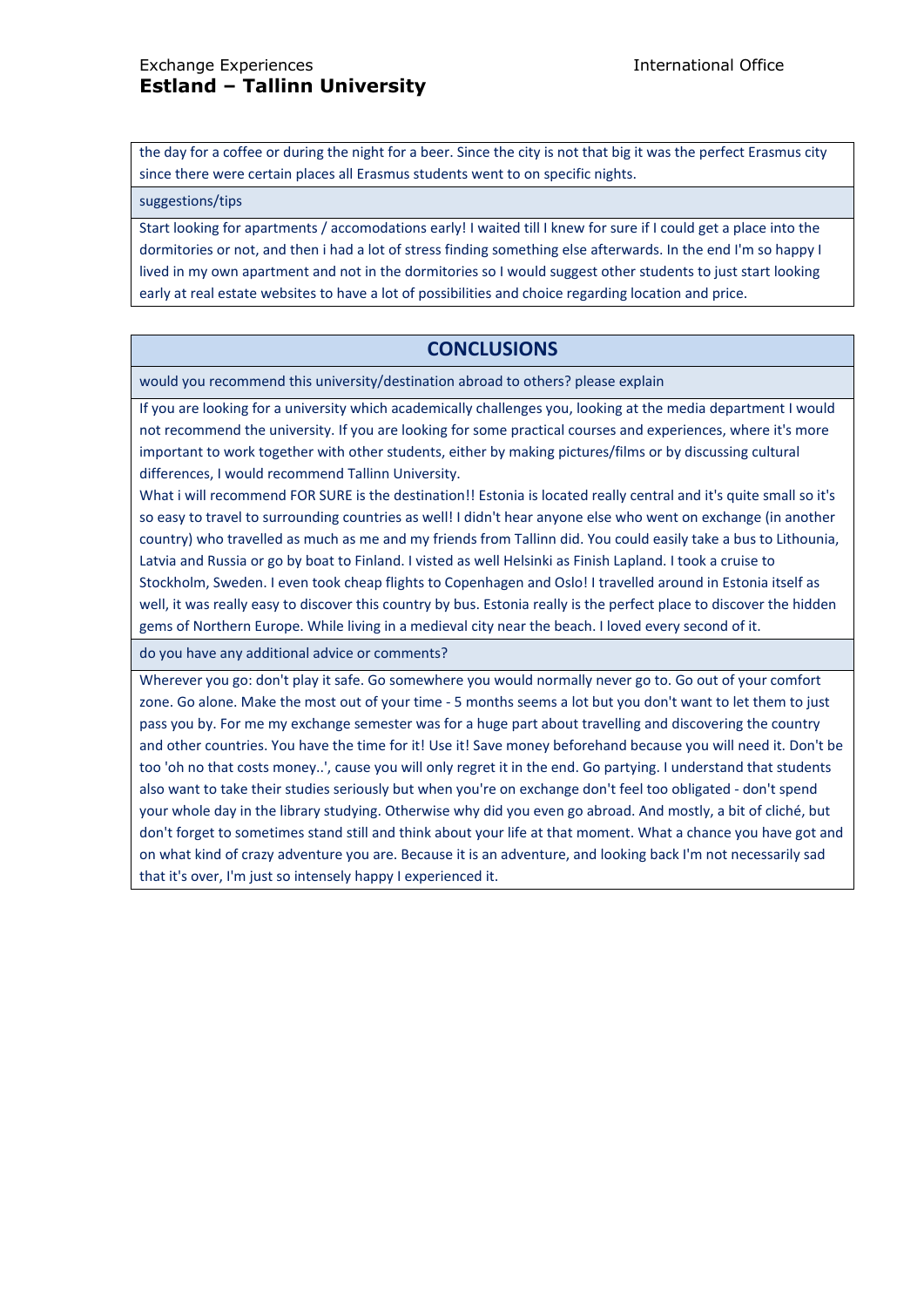## **2016-2017**

#### **Report 1**

| faculty/college      | <b>Humanities</b>      |                 |            |
|----------------------|------------------------|-----------------|------------|
| level                | $\boxtimes$ bachelor's | $\Box$ master's | $\Box$ PhD |
| name study programme | Wijsbegeerte           |                 |            |

| destination city & country | Tallinn, Estonia          |
|----------------------------|---------------------------|
| name university abroad     | <b>Tallinn University</b> |
| start date                 | $30/01/2017$ (dd/mm/yyyy) |
| end date                   | $30/06/2017$ (dd/mm/yyyy) |

# **PREPARATION** exchange application process The process is pretty easy. Tallinn university has made a clear online site where you can easily upload all new information when it is time to do so. All information comes on time, and communication was very clear. counselling & support at Utrecht University I was well prepared, there were no big struggles before or during my stay that I wasn't prepared for. academic preparation The level education in the Netherlands is higher than in Tallinn, I my academic preparation was perfectly fine. language preparation I never really struggled with any language requirements. finances No problem.

# **STUDY ABROAD PERIOD**

study programme (content and organisational issues)

The (psychology) subjects of my studies were very interesting. It was cool to see a perspectives that were slightly different from the regular Anglo-American perspectives that are thought in the Netherlands.

academic quality of education activities

The quality of the education in Tallinn and the level of expertise of the teachers is fine, but the material was quite easy and could have been a little bit more challenging.

counselling & support at receiving university abroad

All necessary support is available

transfer of credits

Tallinn university uses an A-F system. There are also courses that just give a pass/fail, so you need to be aware of that.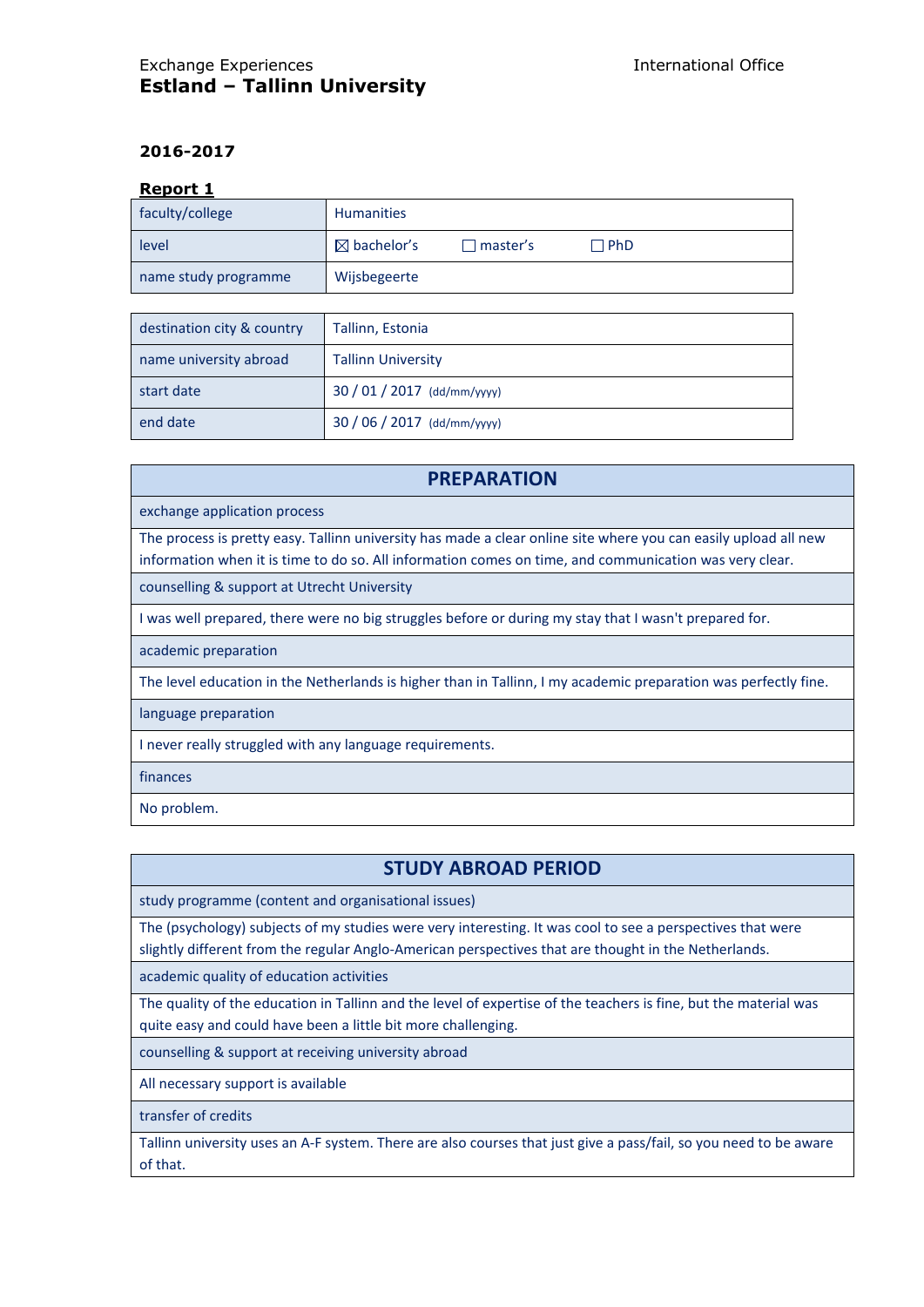# **STUDENT LIFE**

welcome & orientation programme

The orientation was this year in the same week as the start of the classes, so that was a bit though. But it is manageable. The orientation information is very clear and thoough, and there are plenty of nice activities that give you the opportunity to get to know the other students and the city.

accommodation

Tallinn University offers accomodation for most of the students. I chose to find my own place, which is not super difficult. The accomodation that the University offers is okay, although you most likely have to share a room.

leisure & culture

The culture is in fact surprisingly similar to West-European culture, mainly because of the German influences in Tallinn. But you will most likely spend the most time with international students. Estonians are a bit shy and introvert, but they can be nice if you get to know them. Finally, there are more than enough things to explore in the city, and also some cool spots in the country. Also, traveling to neighbouring and nearby countries such as Latvia, Lithuania, Russia, Sweden and Finland is easy and cheap.

suggestions/tips

I would highly recommend Tallinn University if you plan to do trips during your stay!

## **CONCLUSIONS**

would you recommend this university/destination abroad to others? please explain

I would, but I won't say that it's the greatest university or city or anything. Everything is organized perfectly fine here, and you are supported in every necessary way. Estonia is a nice country, and surprisingly progressive and well organized. But it is not super special or amazing. The level of education is fine, but not as great as in the Netherlands. I would recommend it most to people who are planning to make trips during their stay and/or people that are interested in humanities and international relations.

do you have any additional advice or comments?

Not really.

# **Report 2**

| faculty/college      | <b>Humanities</b>                         |                      |       |
|----------------------|-------------------------------------------|----------------------|-------|
| level                | $\Box$ bachelor's                         | $\boxtimes$ master's | ∩ PhD |
| name study programme | <b>Master Intercultural Communication</b> |                      |       |

| destination city & country | Tallinn, Estland            |
|----------------------------|-----------------------------|
| name university abroad     | <b>Tallinn University</b>   |
| start date                 | $01/09/2016$ (dd/mm/yyyy)   |
| end date                   | 09 / 12 / 2016 (dd/mm/yyyy) |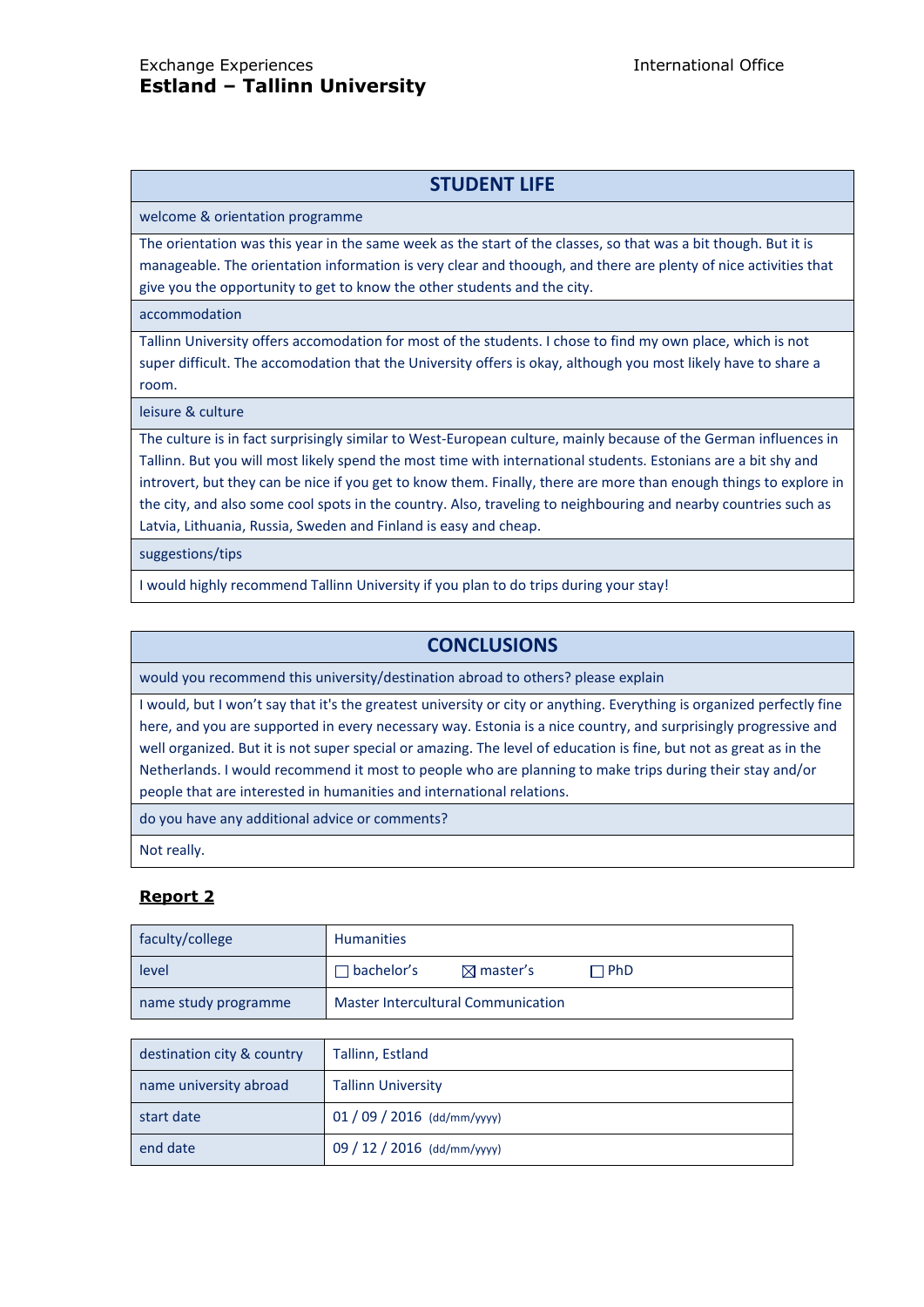# **PREPARATION**

exchange application process

The administrative process was in my opinion taking too long. You should start early with the whole application process and keep track of all the deadlines.

counselling & support at Utrecht University

The counselor at Utrecht University was very helpful and always answered my questions in a short period of time.

academic preparation

The academic preparation I had for this program was suitable.

language preparation

Before you take part in the study abroad, you are requested to complete a language asessment test. This will indicate your level of English. From my personal experience I can say that I have not had any trouble with making myself understood during this sturdy abroad.

finances

It depends on the cost of living in the country where you are going to spend your semester abroad. In Tallinn everything was cheaper than in Utrecht. But if you for example would go to Cambridge it would obviousely cost more than Utrecht. The student grant really helps you to have a bit more 'financial space'.

# **STUDY ABROAD PERIOD**

study programme (content and organisational issues)

The content of the courses really varied in this programme. The level of difficulty as well. Some courses were quite hard, and you had to spend approximately 25 hours extra a week to complete the assignment with a high grade. Other courses were really easy and with a little effort you could get an A.

academic quality of education activities

See my statement above.

counselling & support at receiving university abroad

I am very positive about the counselling and support of Tallinn University. I felt very welcome and the staff was very kind in answering all my questions with great patience.

transfer of credits

I completed this semester with good grades. Although I think that with some courses it was easier to get a high grade than others. In Utrecht University it is for example very uncommon to receive an 'A', where this is very normal to receive in other countries.

# **STUDENT LIFE**

welcome & orientation programme

The programme was very warm and welcoming and I met a lot of friendly people. Next to that I directly learned a lot about the Estonian culture and the University.

accommodation

Please always take an appartment in the city center, or close to the University. I lived far away from both since it was cheaper. But in the end I spend a lot on public transportation and taxi's. If I would have lived in the city